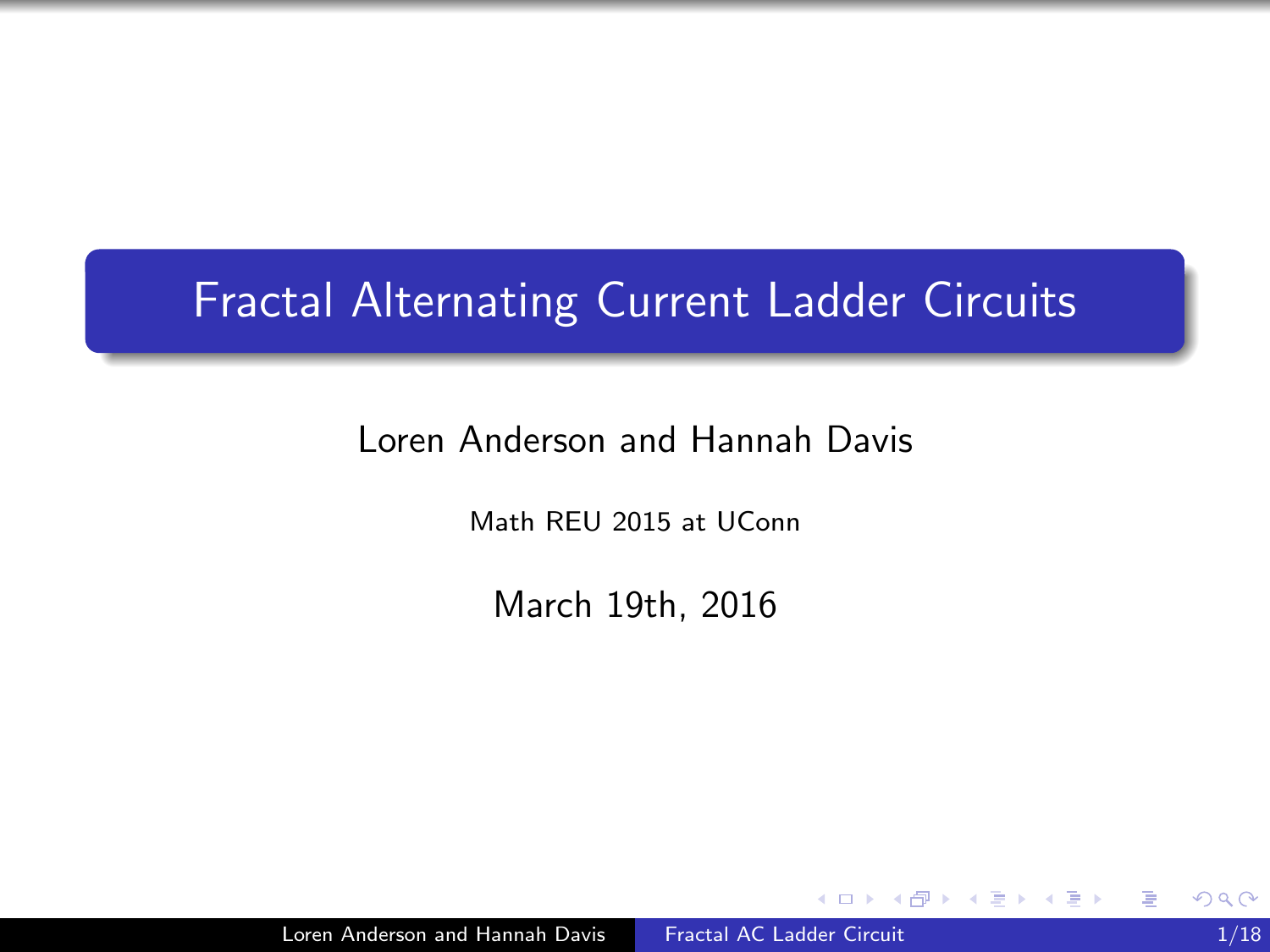## Infinite Ladder Circuit



 $\leftarrow$ 

 $\sim$ 

Þ

∍ ×

Ξ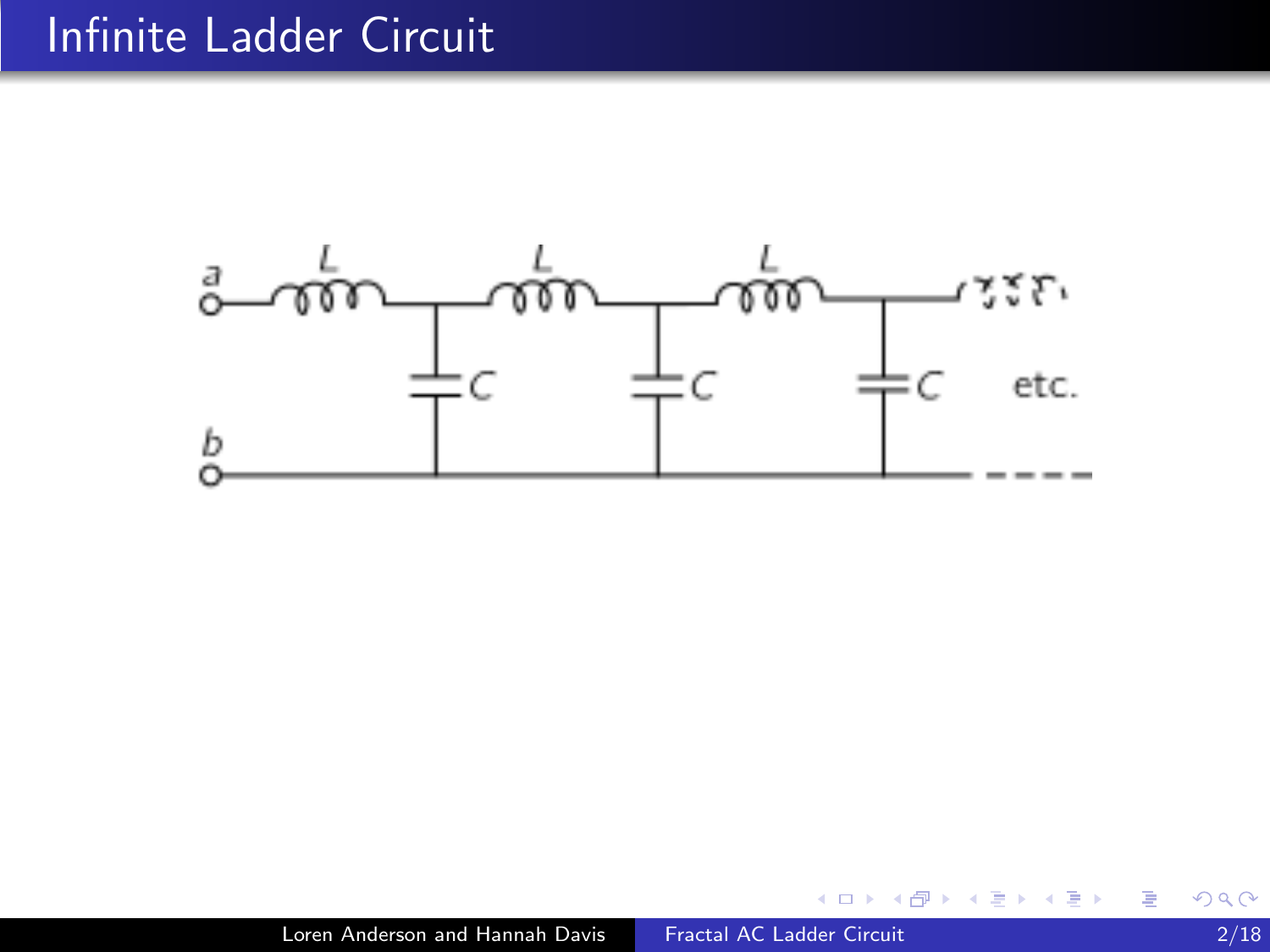### Infinite Ladder Circuit



$$
z_L = i\omega L
$$

$$
z_C = \frac{1}{i\omega C}
$$

 $\leftarrow$ 

 $\sim$ 

Þ

∍ ×

Ξ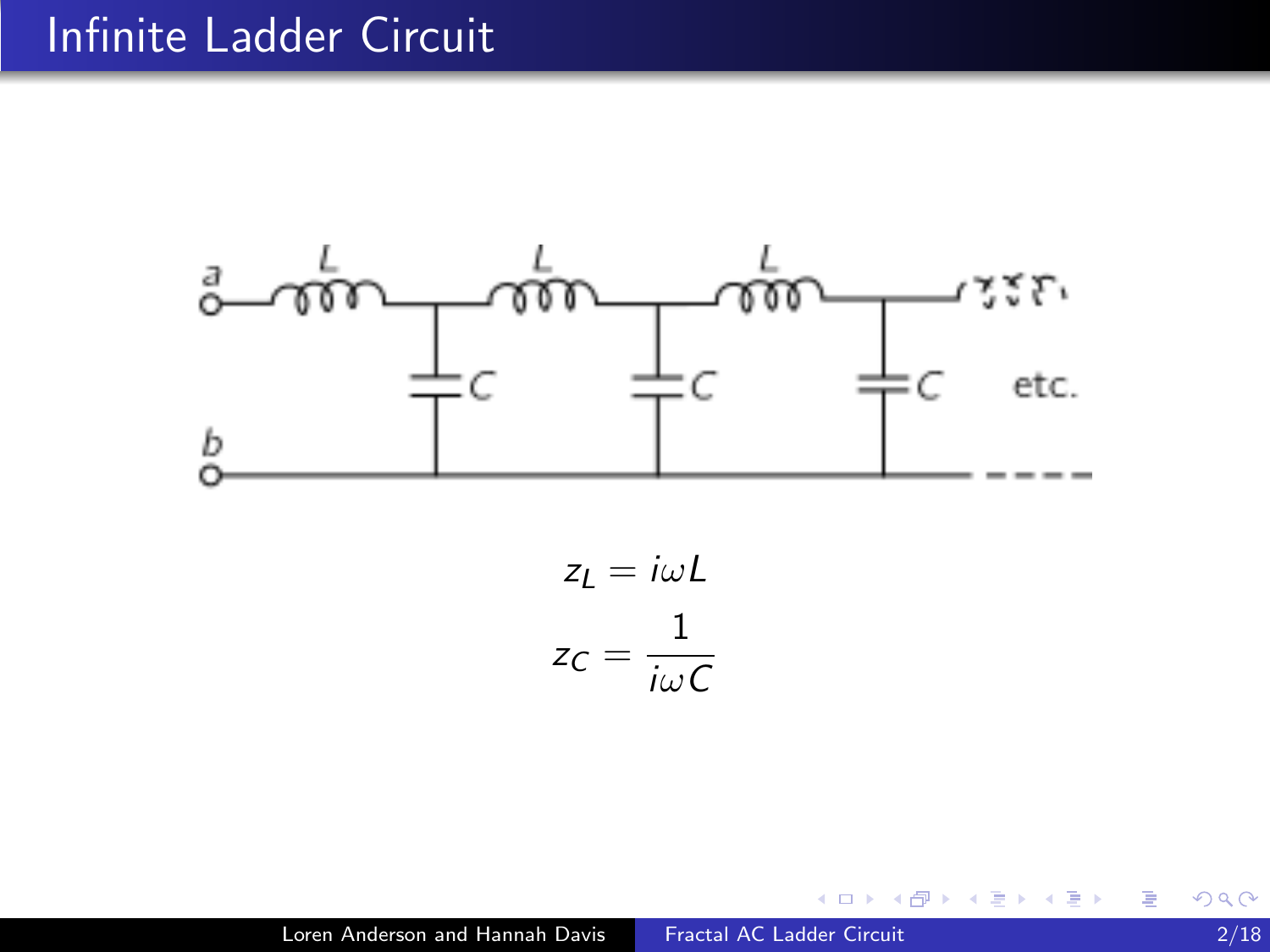



 $\leftarrow$ 

Þ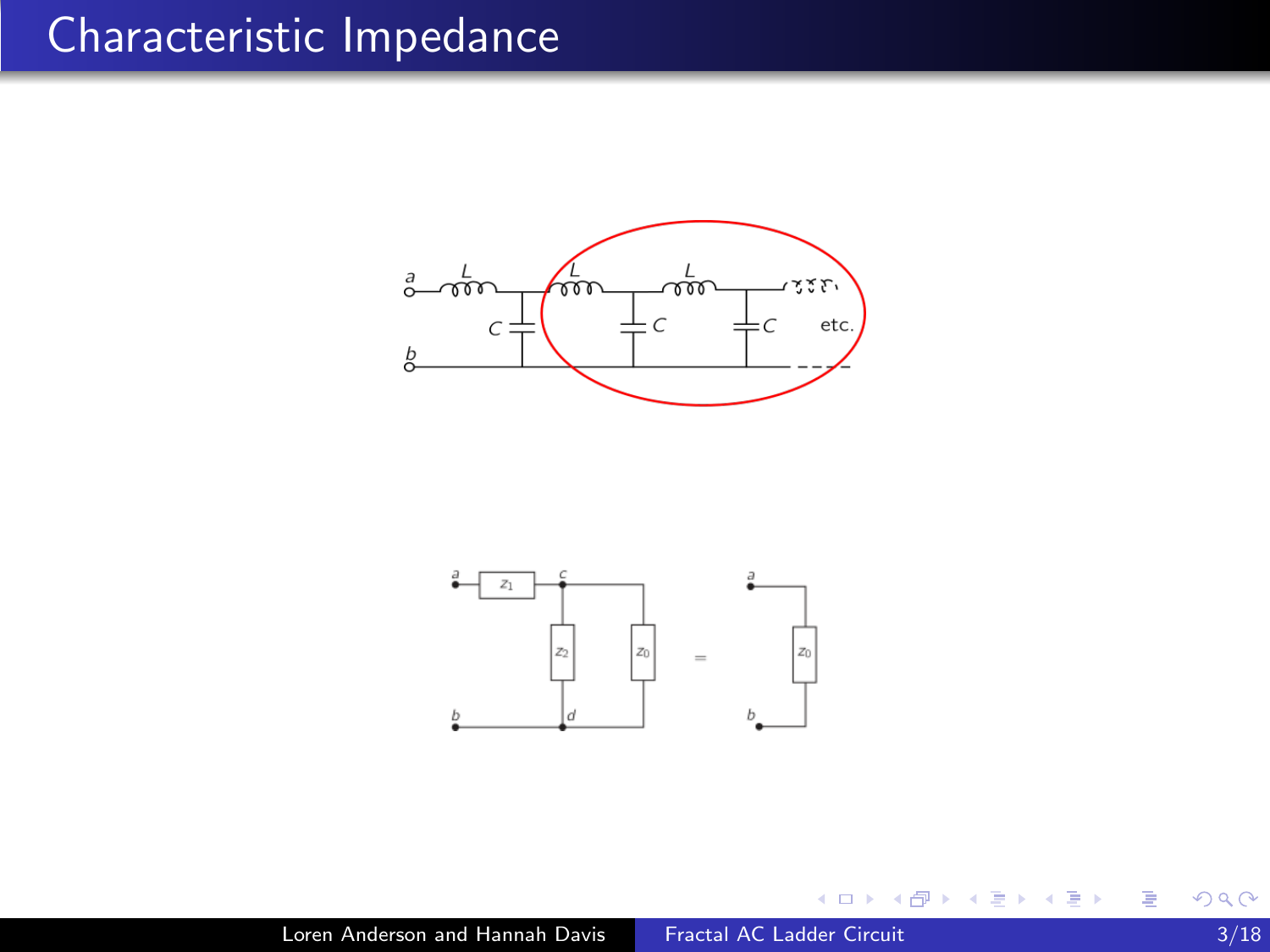

a.  $\Box$  Þ

Έ **B**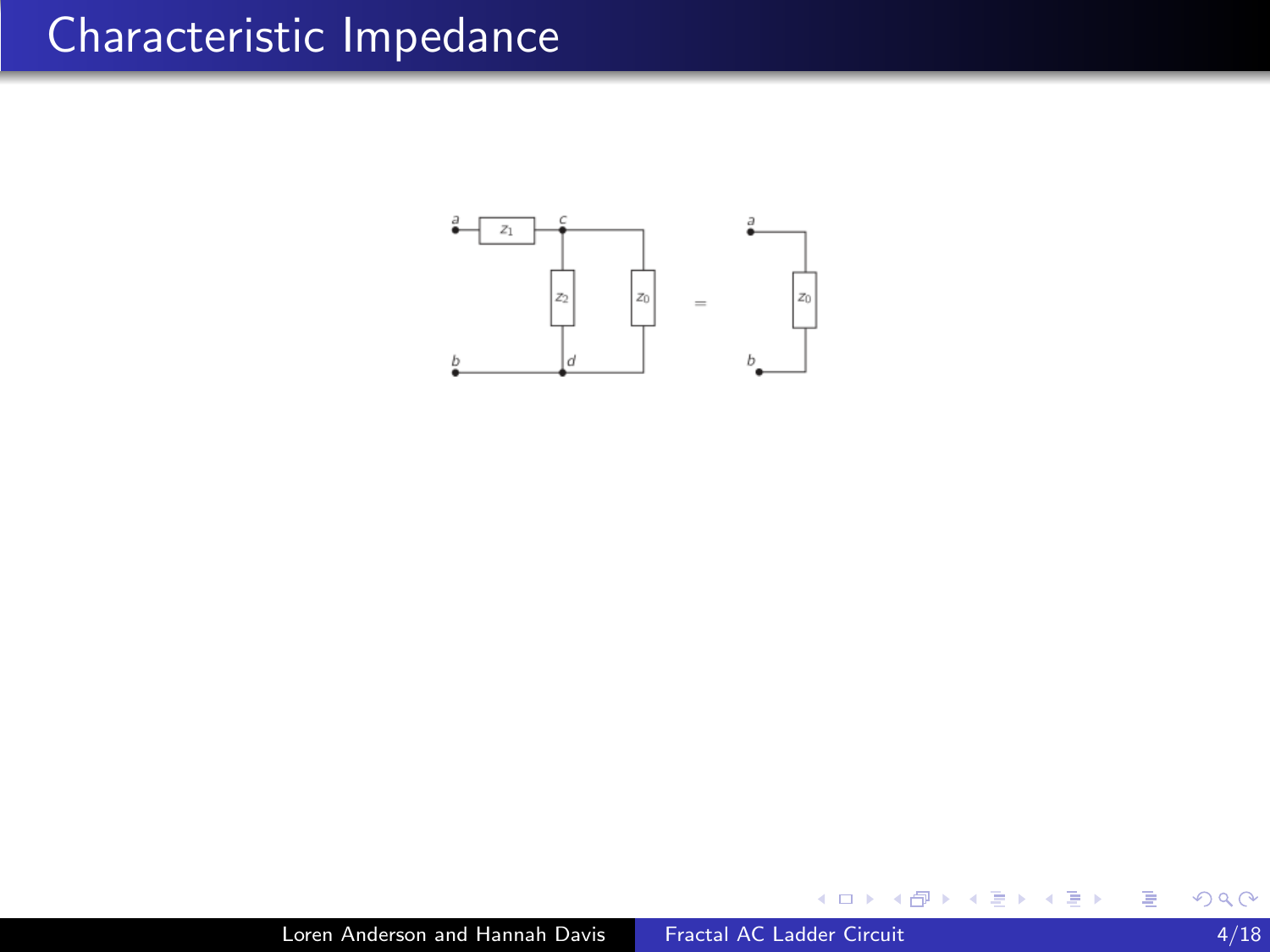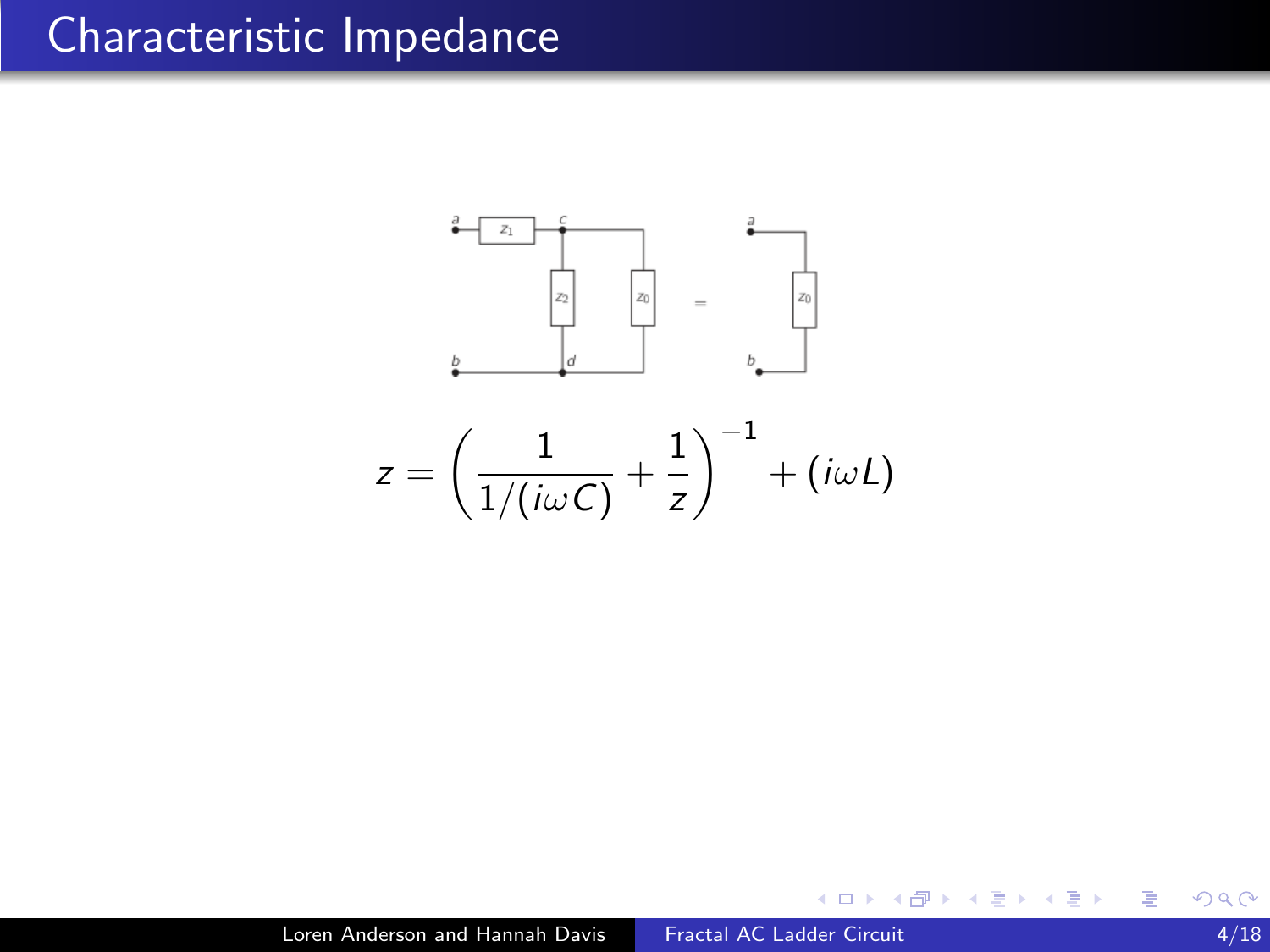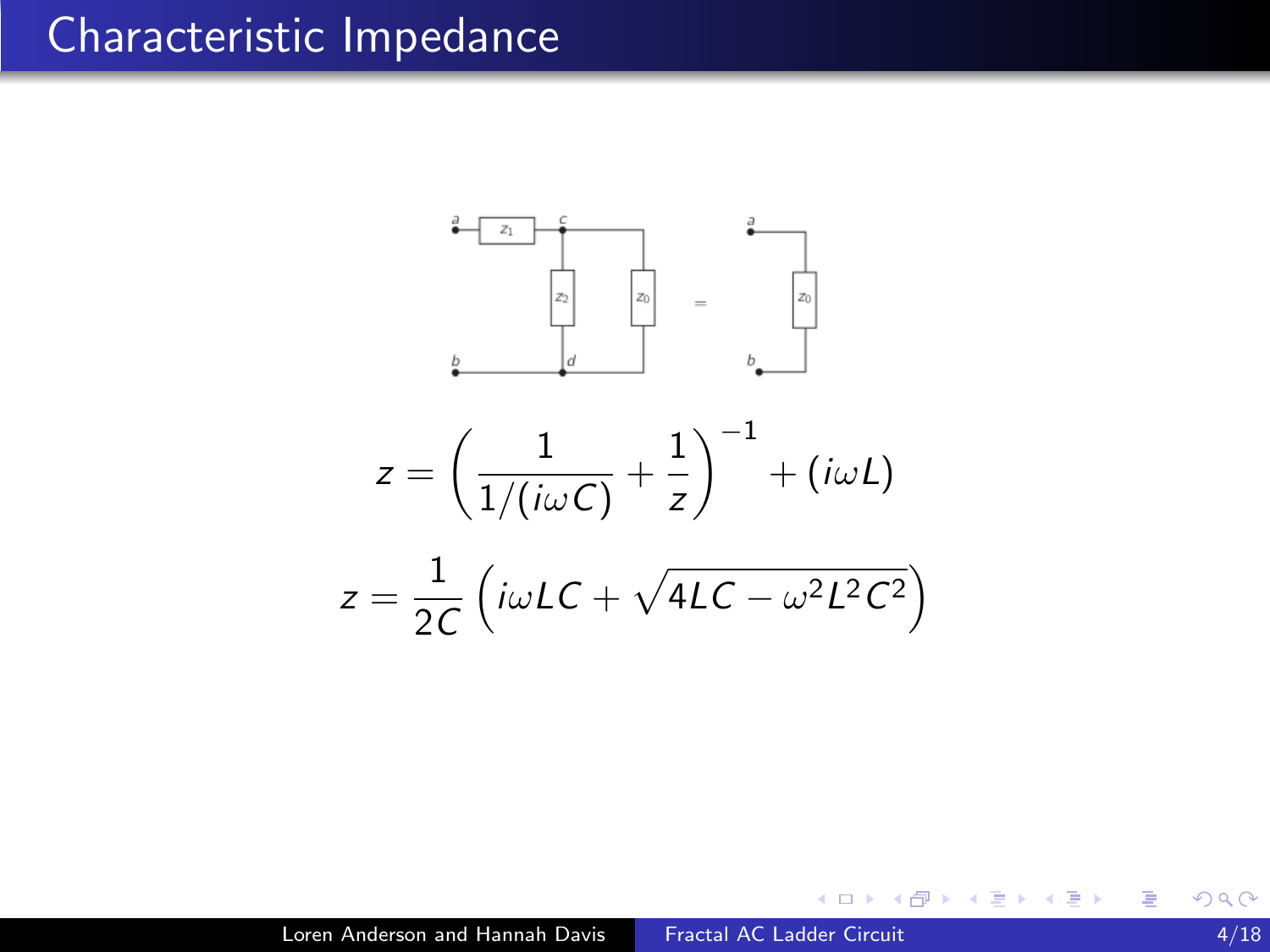

Filter Condition:  $\omega^2 LC < 4$ .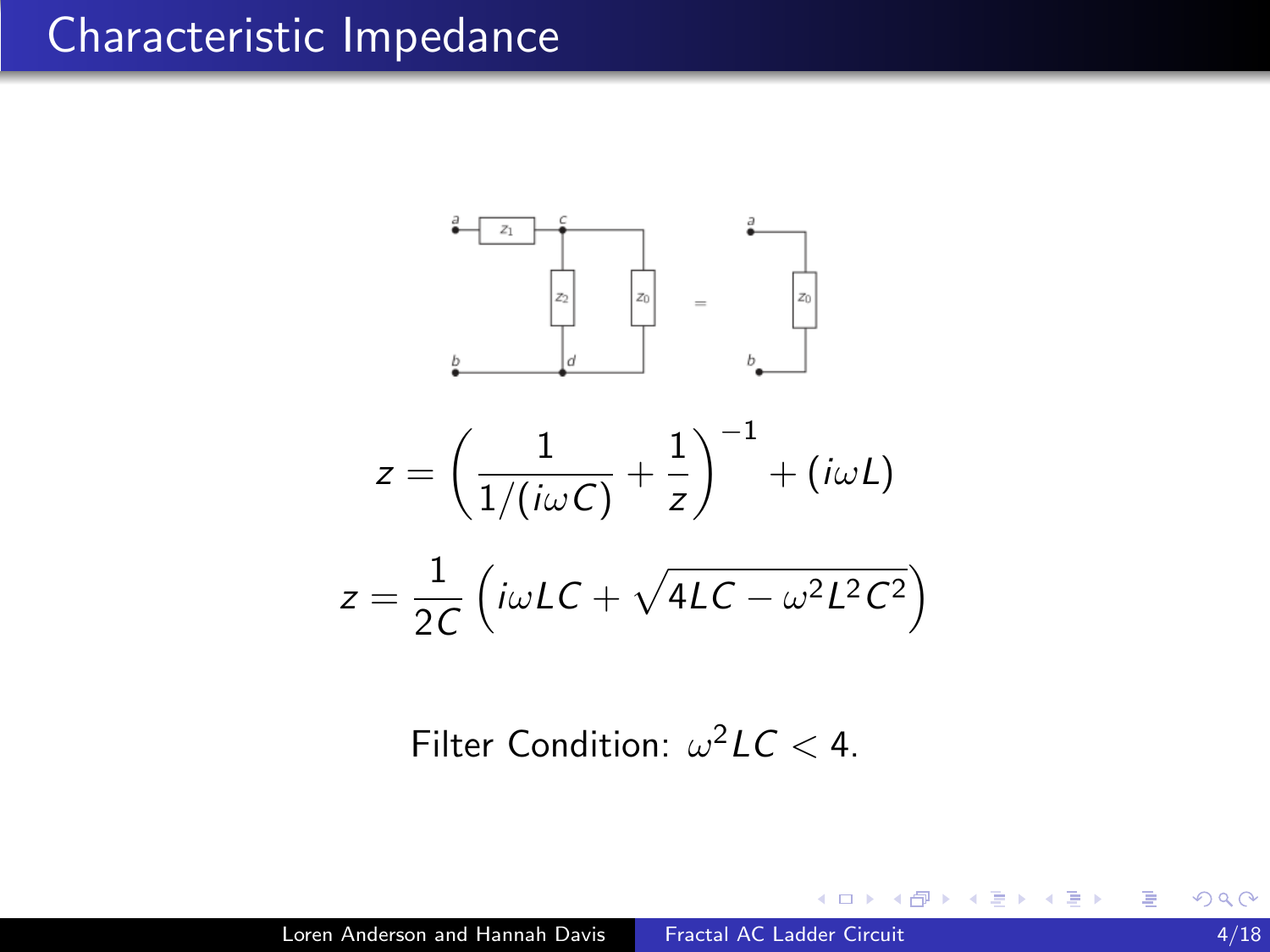

 $\leftarrow$ 

- b a.  $\sim$ 

同

∍

Έ

**B** 

Ε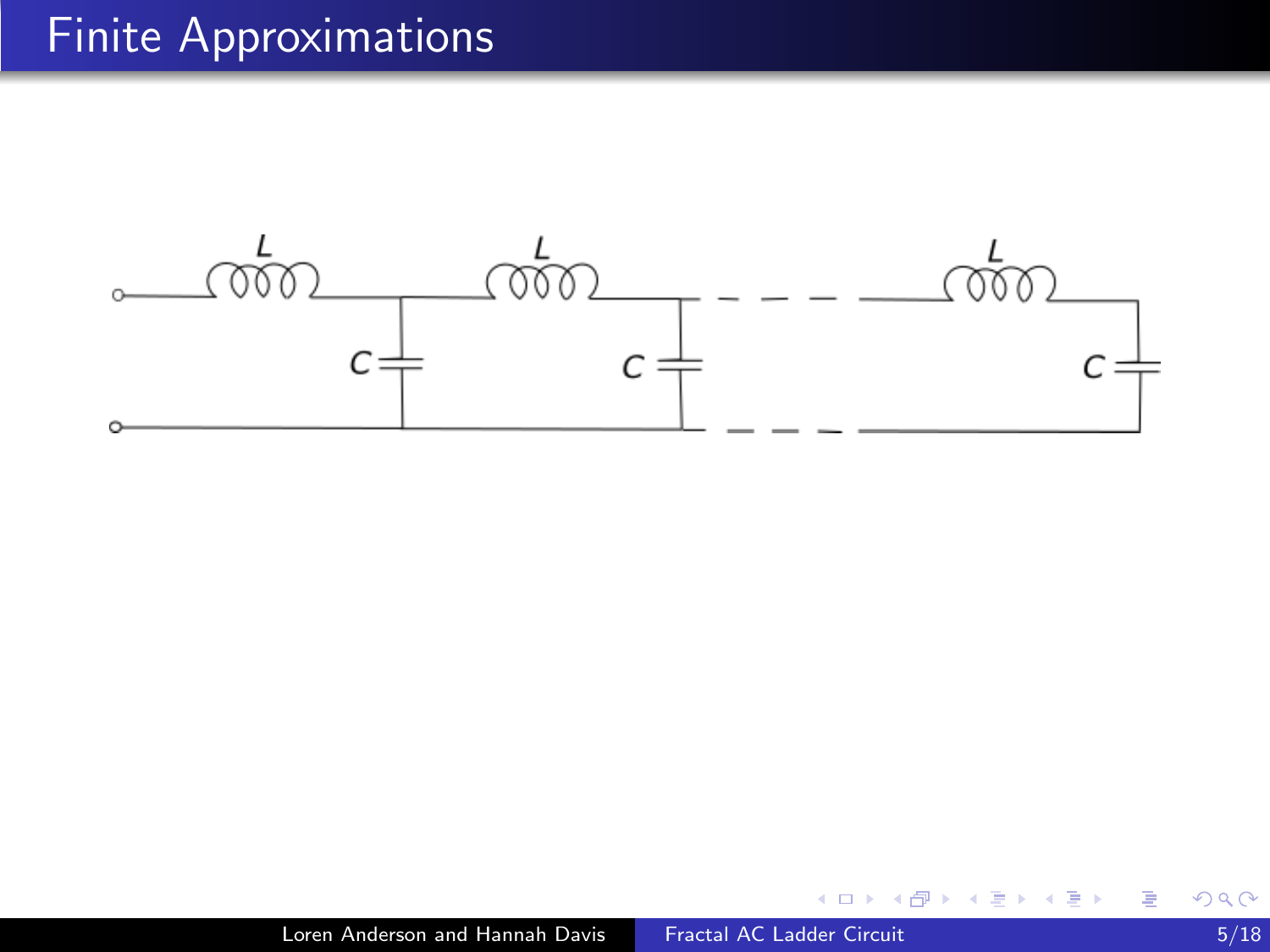

### Yoon 2007

Let  $z_{\mathcal{N}}$  be the characteristic impedance of the circuit at the  $\mathcal{N}^{th}$ stage.

Then  $\lim_{N\to\infty} z_N$  does not exist.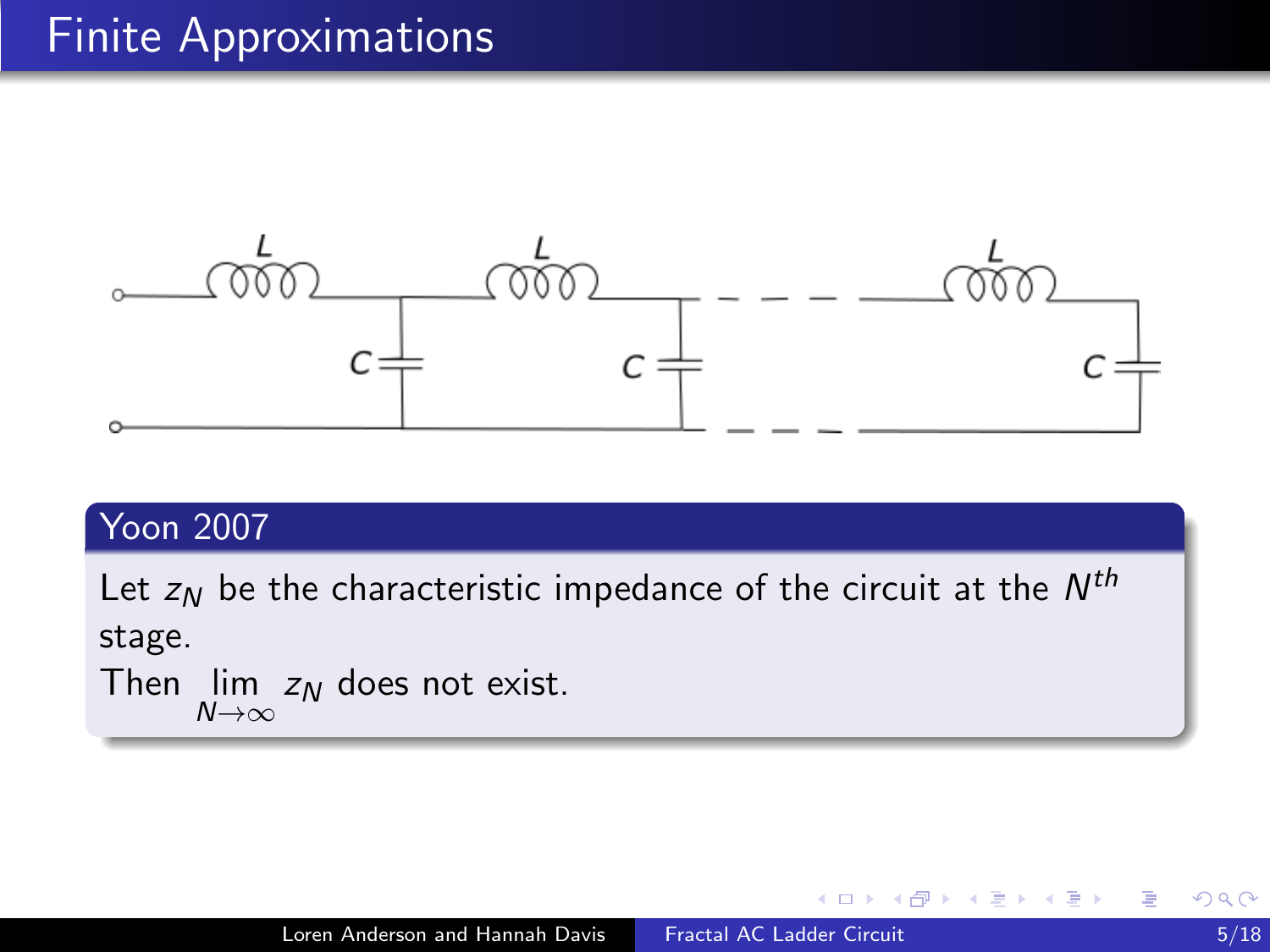

 $\leftarrow$   $\Box$   $\rightarrow$ 

4 伊  $\sim$ э

×

目

∍ ×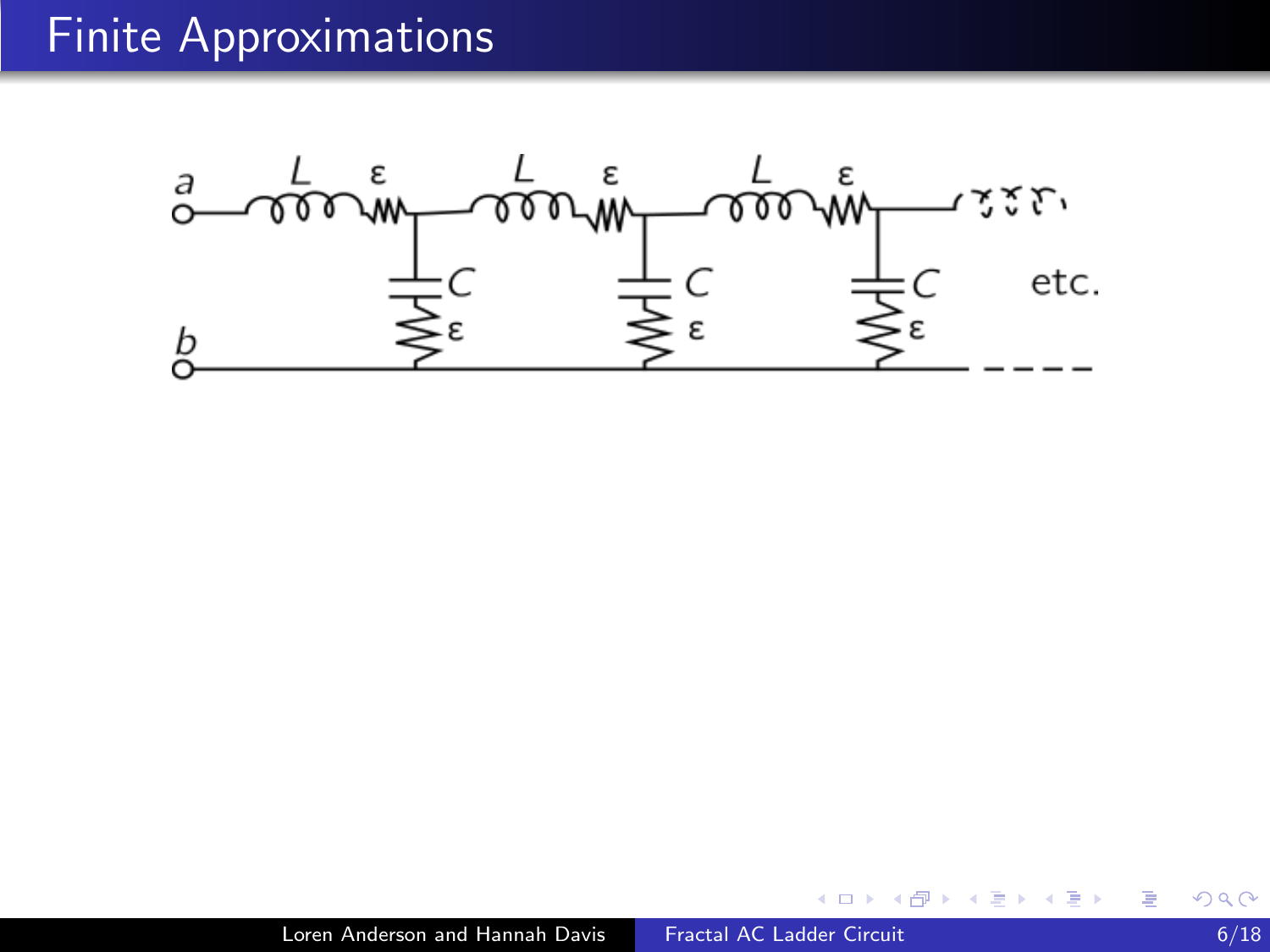

#### Yoon 2007

Let  $z_{N,\epsilon}$  be the characteristic impedance at the  $N^{th}$  stage of construction of the infinite ladder with small real  $\epsilon > 0$  added to each impedance. Then,

$$
\lim_{\epsilon \to 0^+} \lim_{N \to \infty} z_{N,\epsilon} = z = \frac{1}{2C} \left( i\omega LC + \sqrt{4LC - \omega^2 L^2 C^2} \right)
$$

 $\Box$ 

点

∍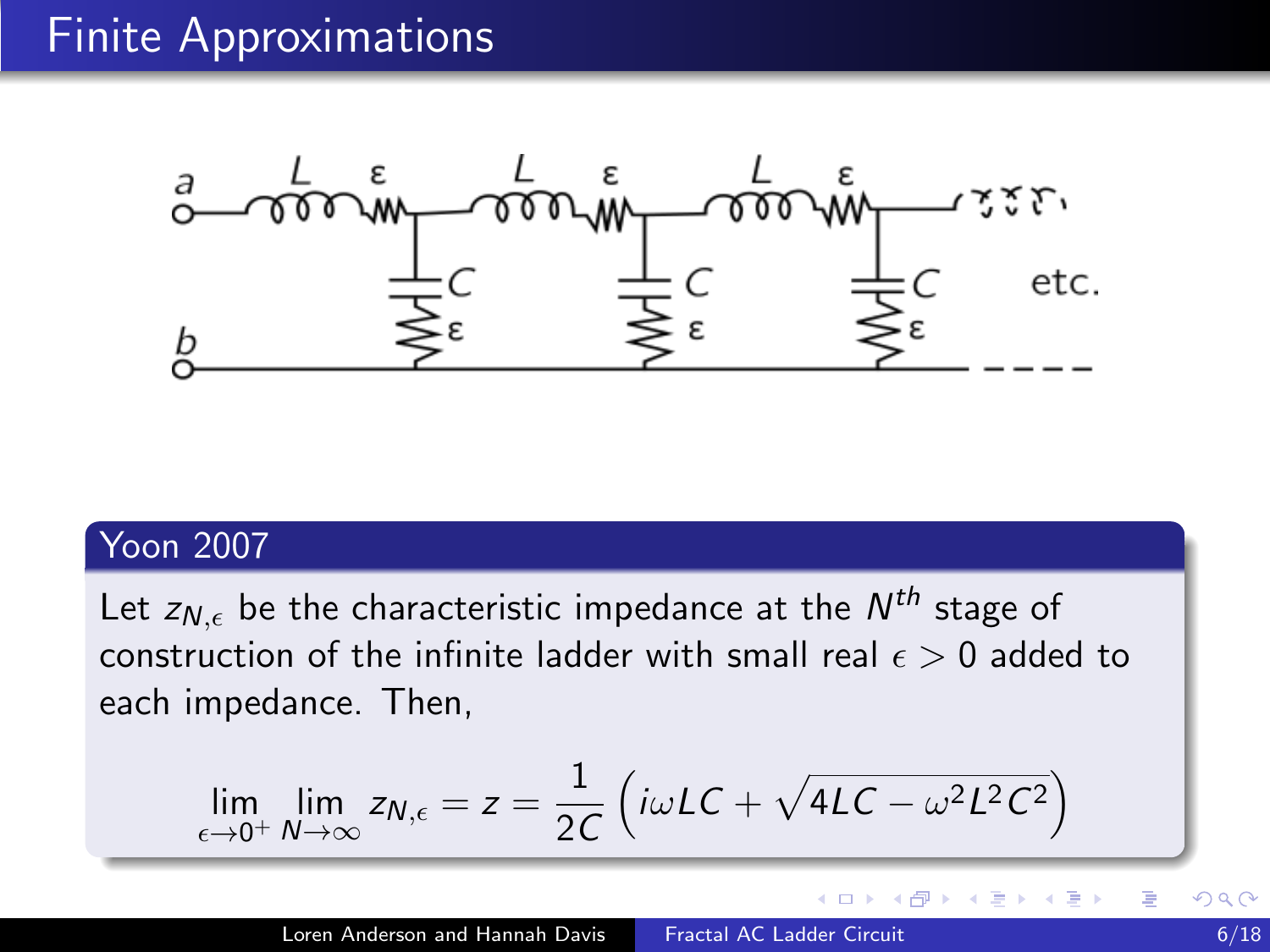## Sierpinski Gasket Circuit Construction



 $\leftarrow$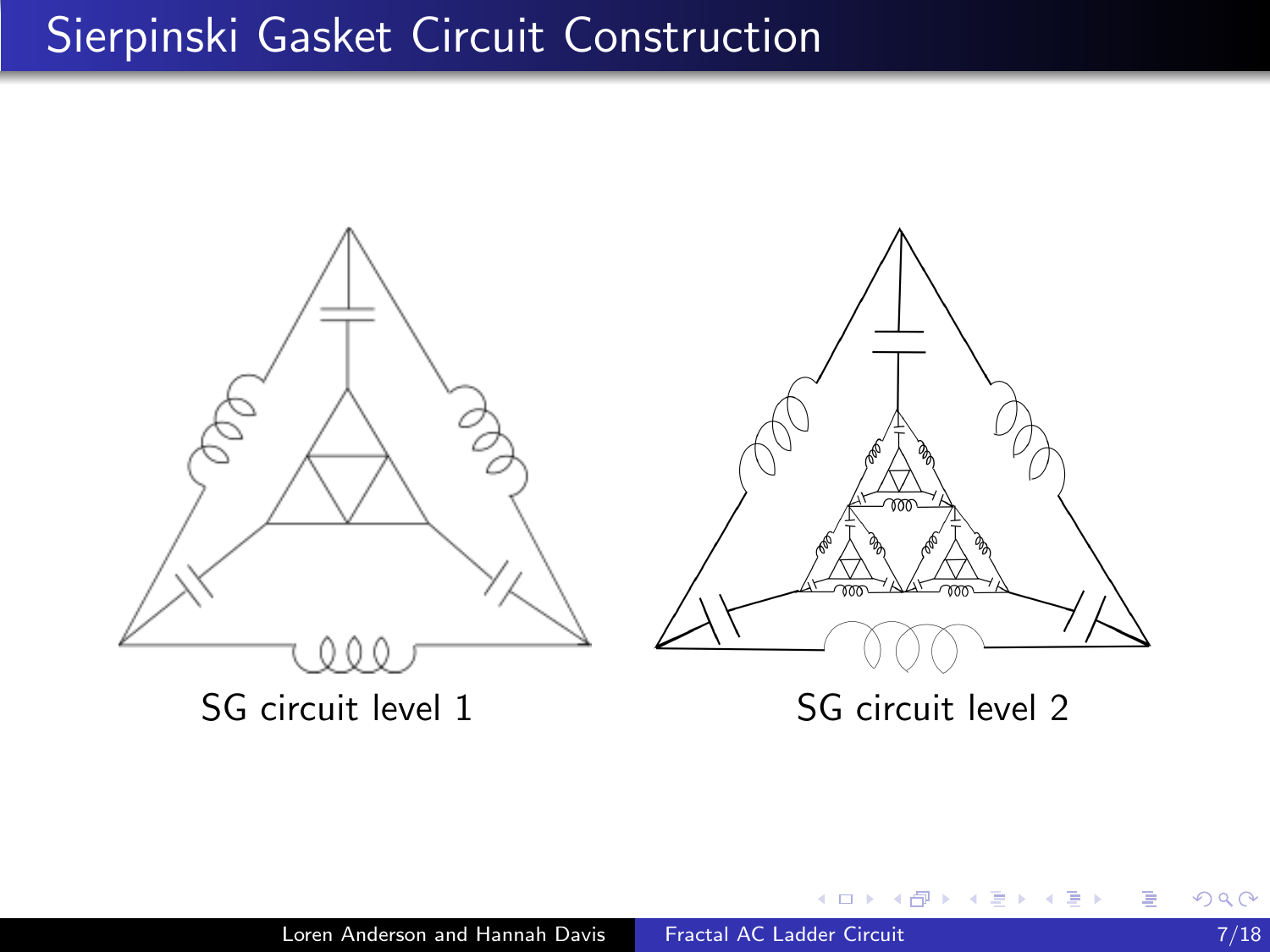## Sierpinski Gasket Circuit Construction



SG circuit level 2

×  $\Box$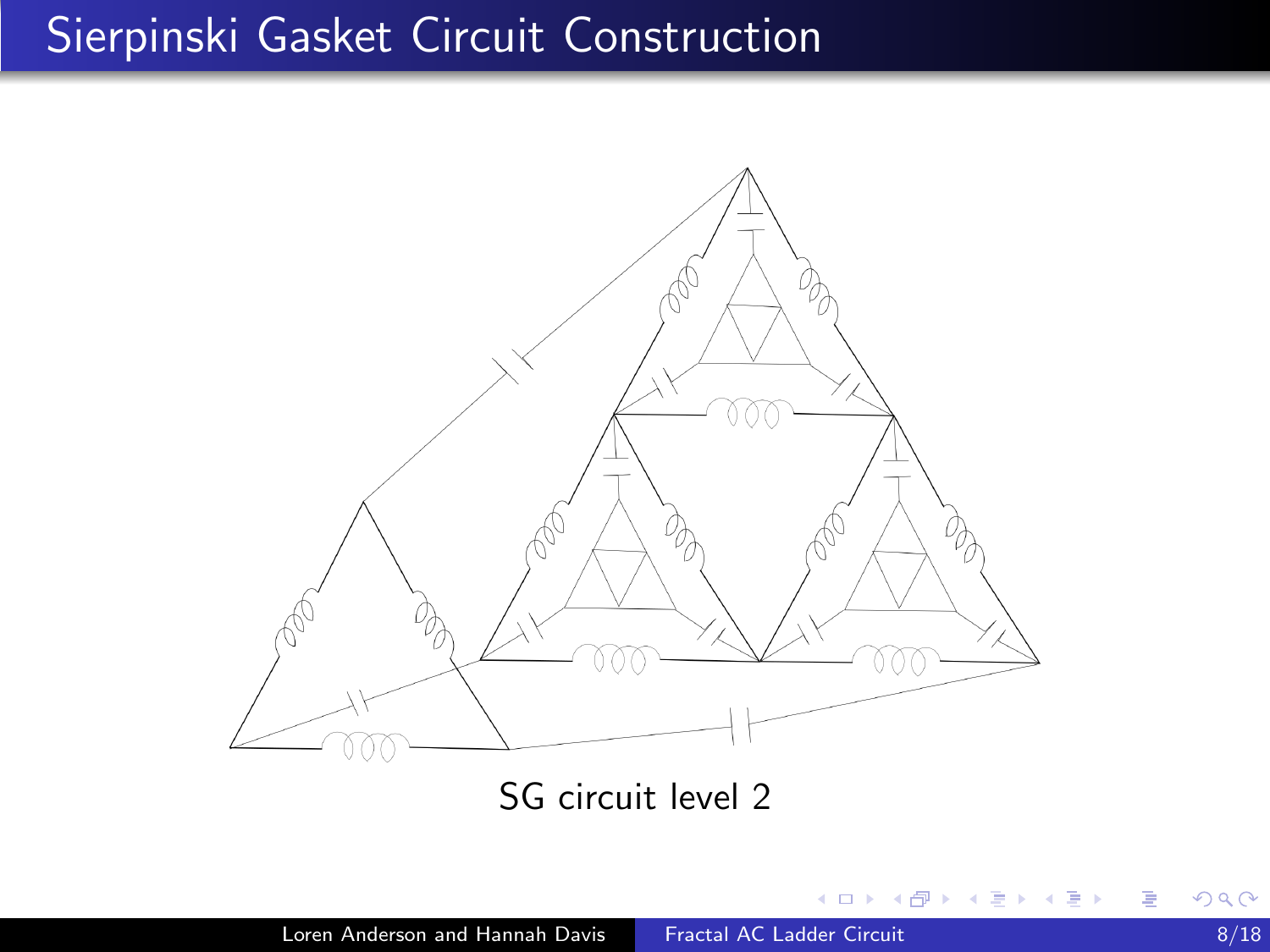# Sierpinski Gasket Circuit Construction



 $\leftarrow$ 

∍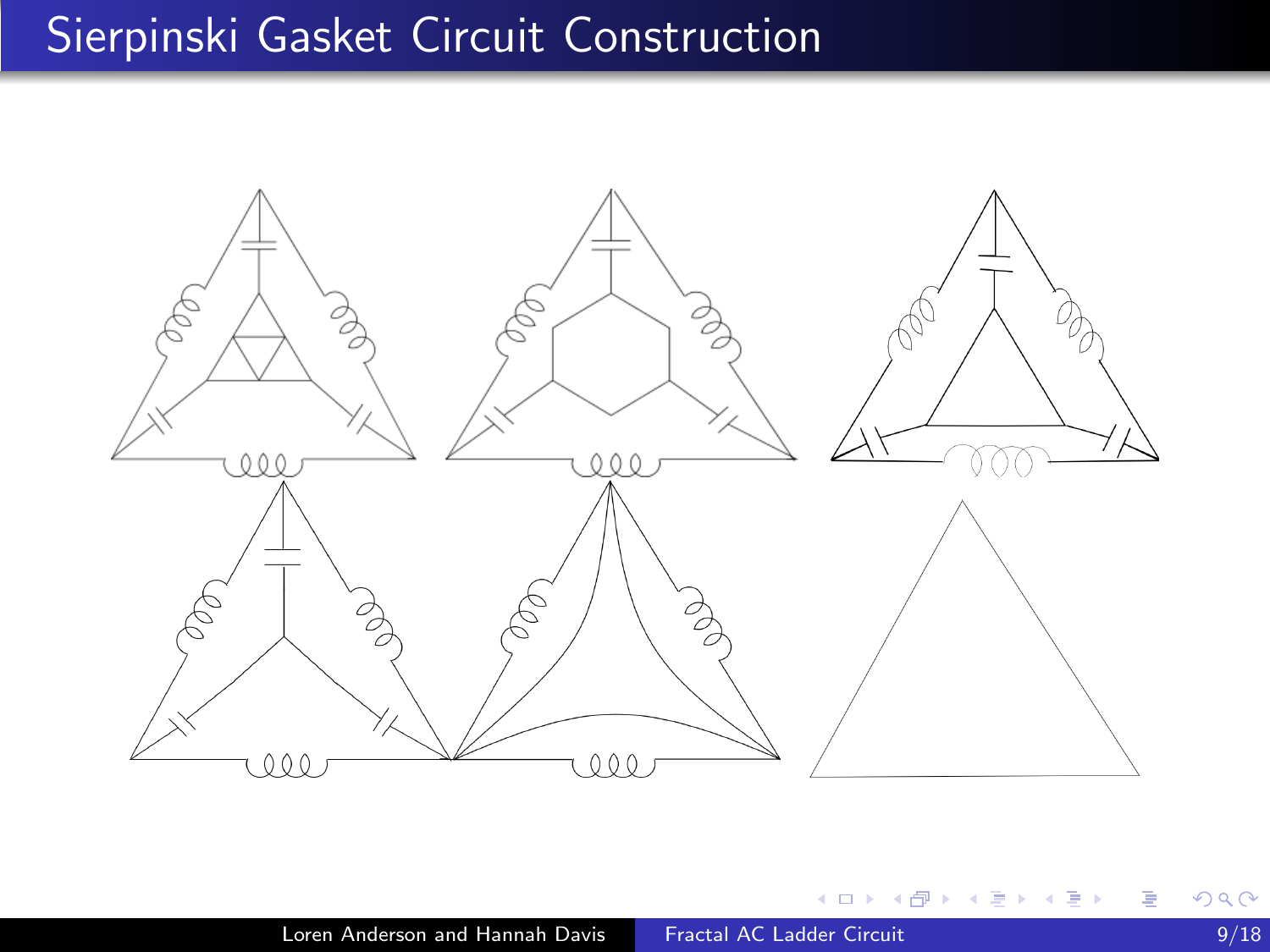$\Box$ 

∍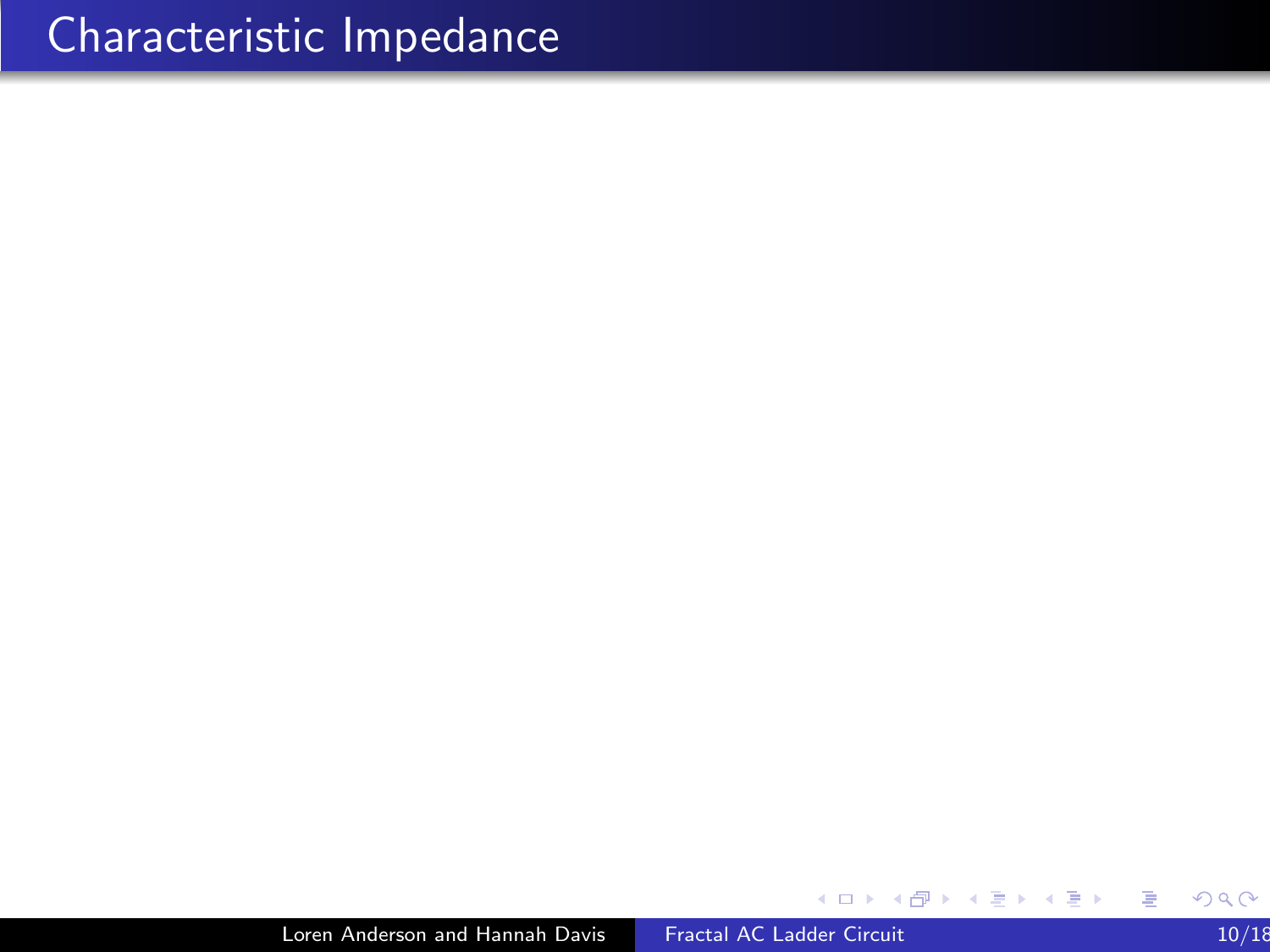If  $z_L = i\omega L$  and  $z_C = 1/(i\omega C)$ , where  $\omega$  is the AC frequency, then the SG ladder has characteristic impedance

$$
z=\frac{1}{10\omega C}\Big(2i\omega^2 LC+9i+\sqrt{144\omega^2 LC-4(\omega^2 LC)^2-81}\Big),
$$

and is a filter when

$$
9(4-\sqrt{15})<2\omega^2 LC<9(4+\sqrt{15}).
$$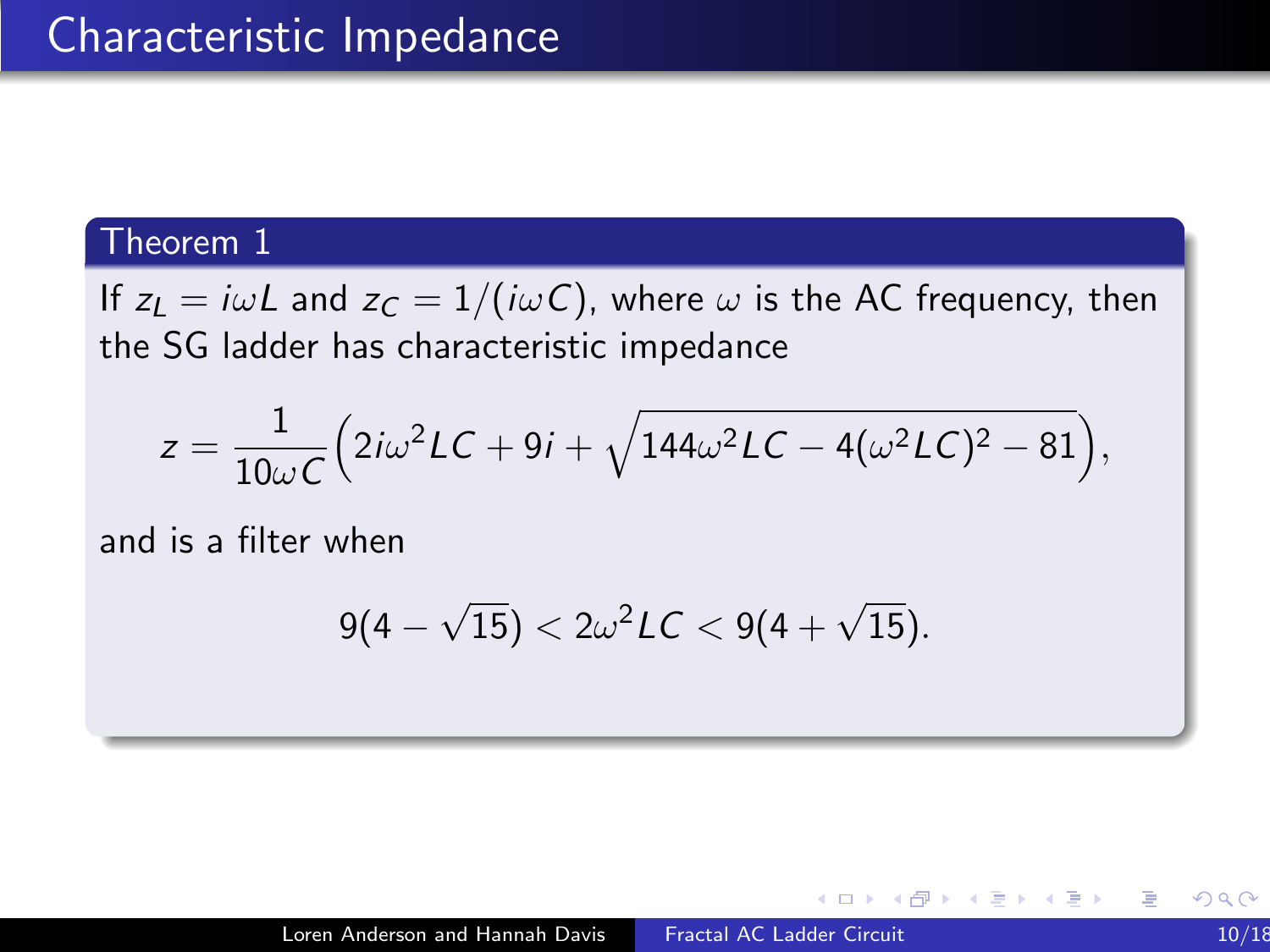For finite approximations of the SG ladder,

• i.) 
$$
\lim_{N \to \infty} z_N
$$
 does not exist.

 $\leftarrow$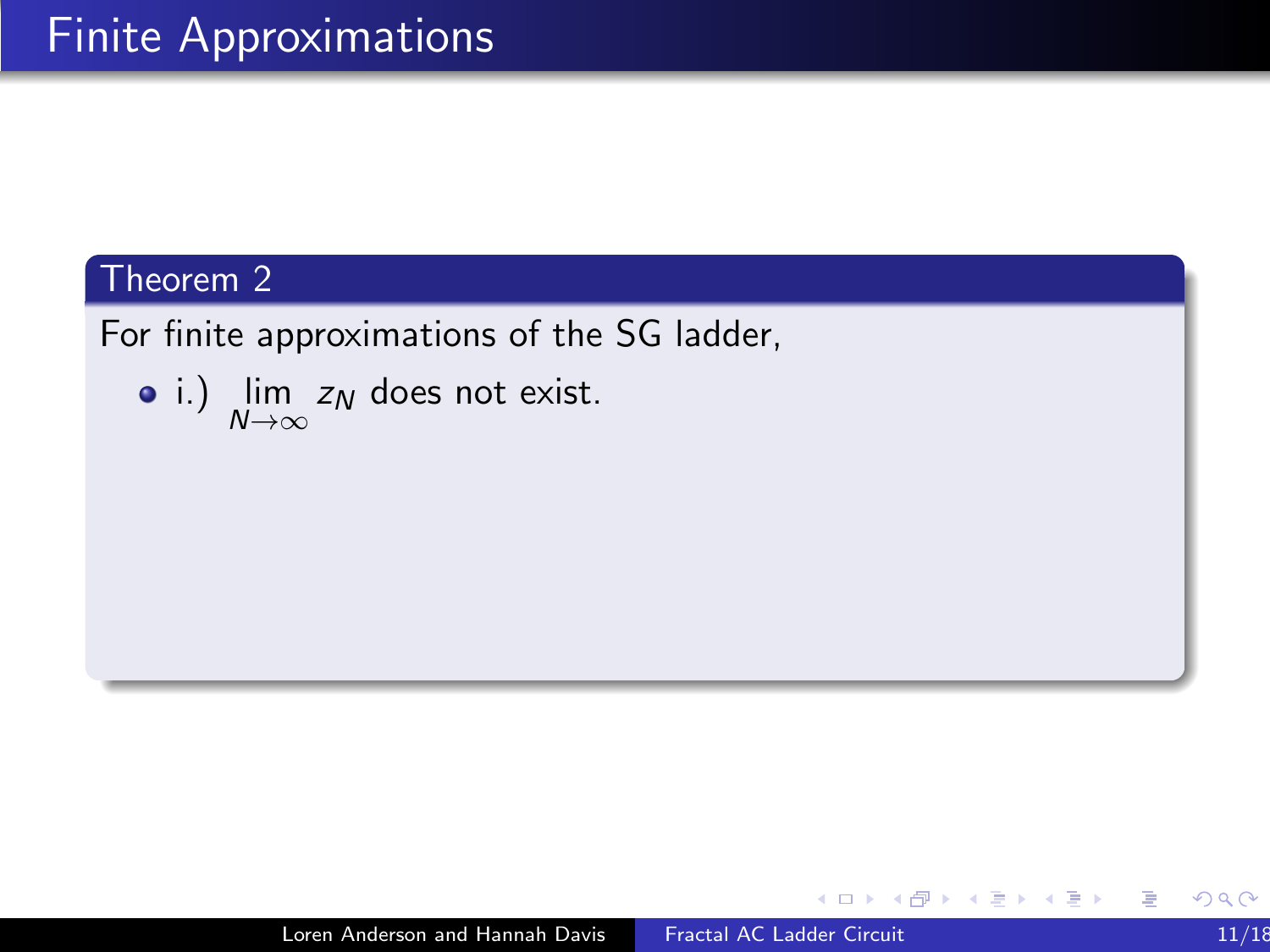For finite approximations of the SG ladder,

- i.) lim  $z_N$  does not exist.  $N\rightarrow\infty$
- ii.)  $z_{N,\epsilon}$  converges for any  $\epsilon > 0$  and

 $\lim_{\epsilon \to 0^+} \lim_{N \to \infty} z_{N,\epsilon} = z,$ 

the characteristic impedance of the SG ladder.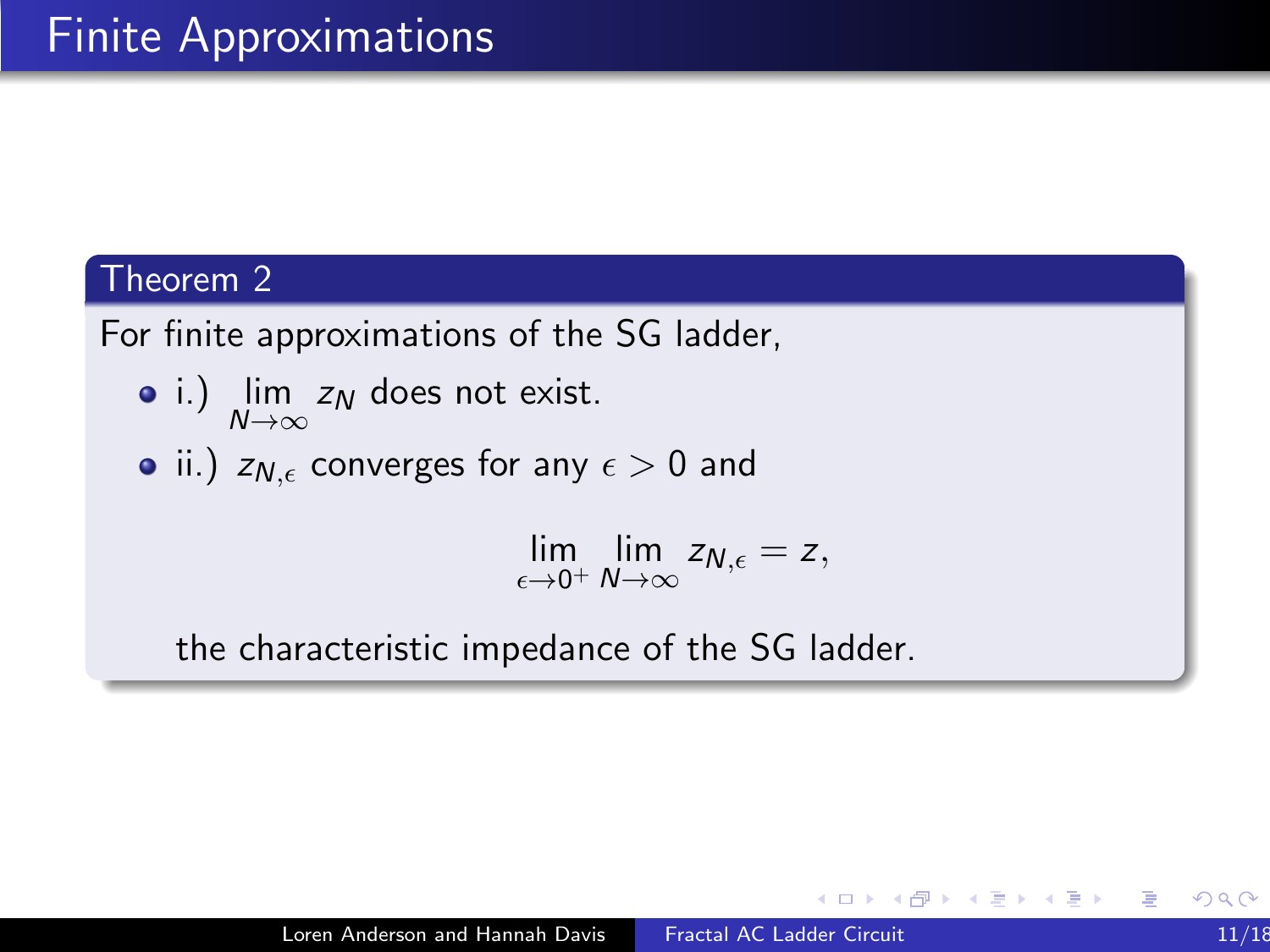If potentials  $f(p_i)$ ,  $j = 0, 1, 2$ , are assigned at the outer vertices of the circuit, then energy minimization gives a unique extension to a function f defined on all vertices. This function is harmonic, meaning that for all x,

$$
\Delta f(x) = \sum_{x \sim y} \frac{1}{z_{xy}} (f(x) - f(y)) = 0.
$$

If applied to all points on one level of the graph, this sets up a system of linear equations that allows f to be represented by a product of harmonic extension matrices.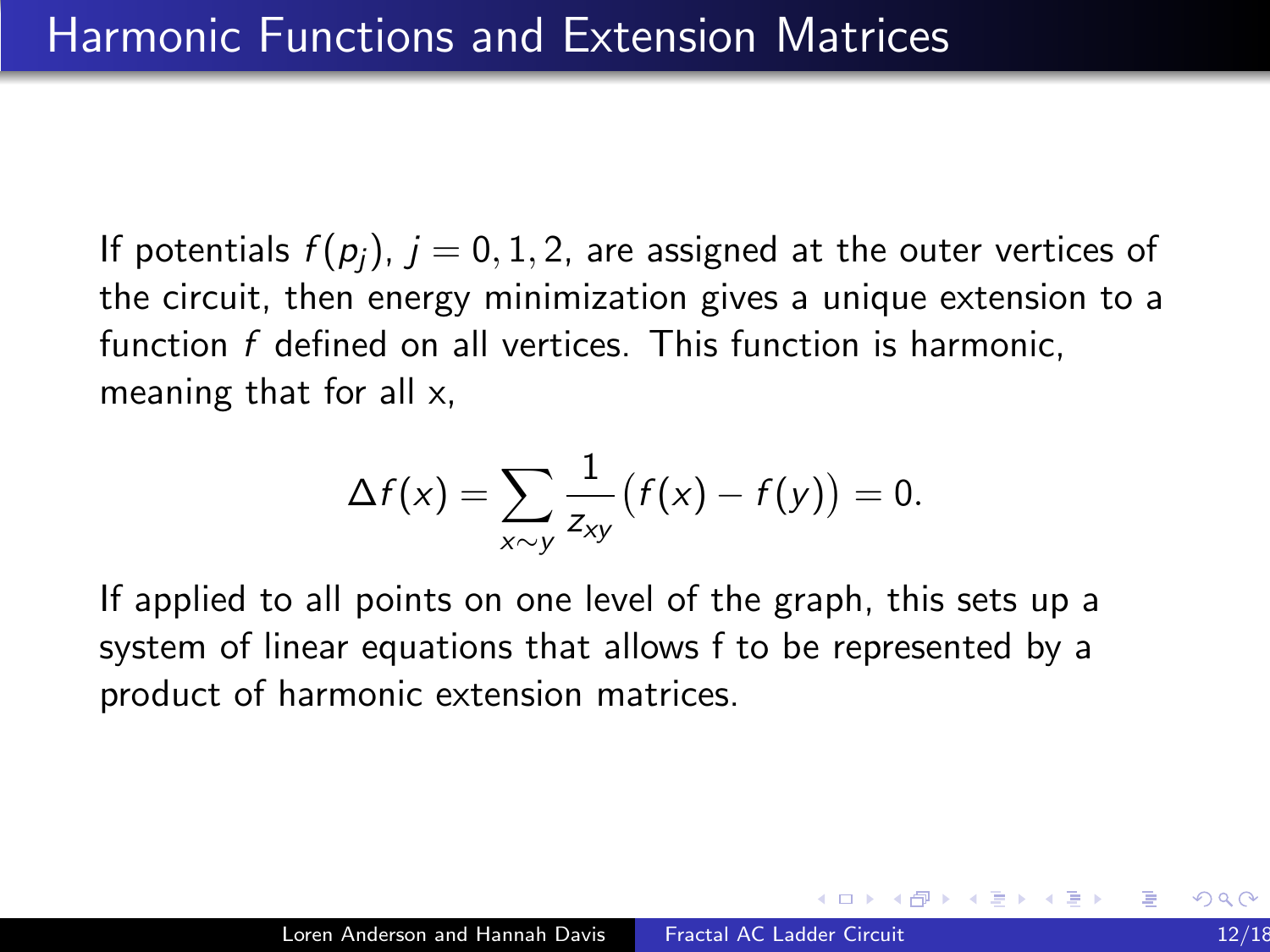The matrix A, below, takes the potentials at the outer points of a SG ladder circuit to those at three outer points of the inner triangle element. Using self-similarity, the potentials at all other points can be determined by iteratively applying A and the known 1  $\frac{1}{5}$ - $\frac{2}{5}$  $\frac{2}{5}$  rule for the Sierpinski Gasket.

$$
A = \frac{1}{9z_C + 5z} \begin{bmatrix} 3z_C + 5z & 3z_C & 3z_C \\ 3z_C & 3z_C + 5z & 3z_C \\ 3z_C & 3z_C & 3z_C + 5z \end{bmatrix}.
$$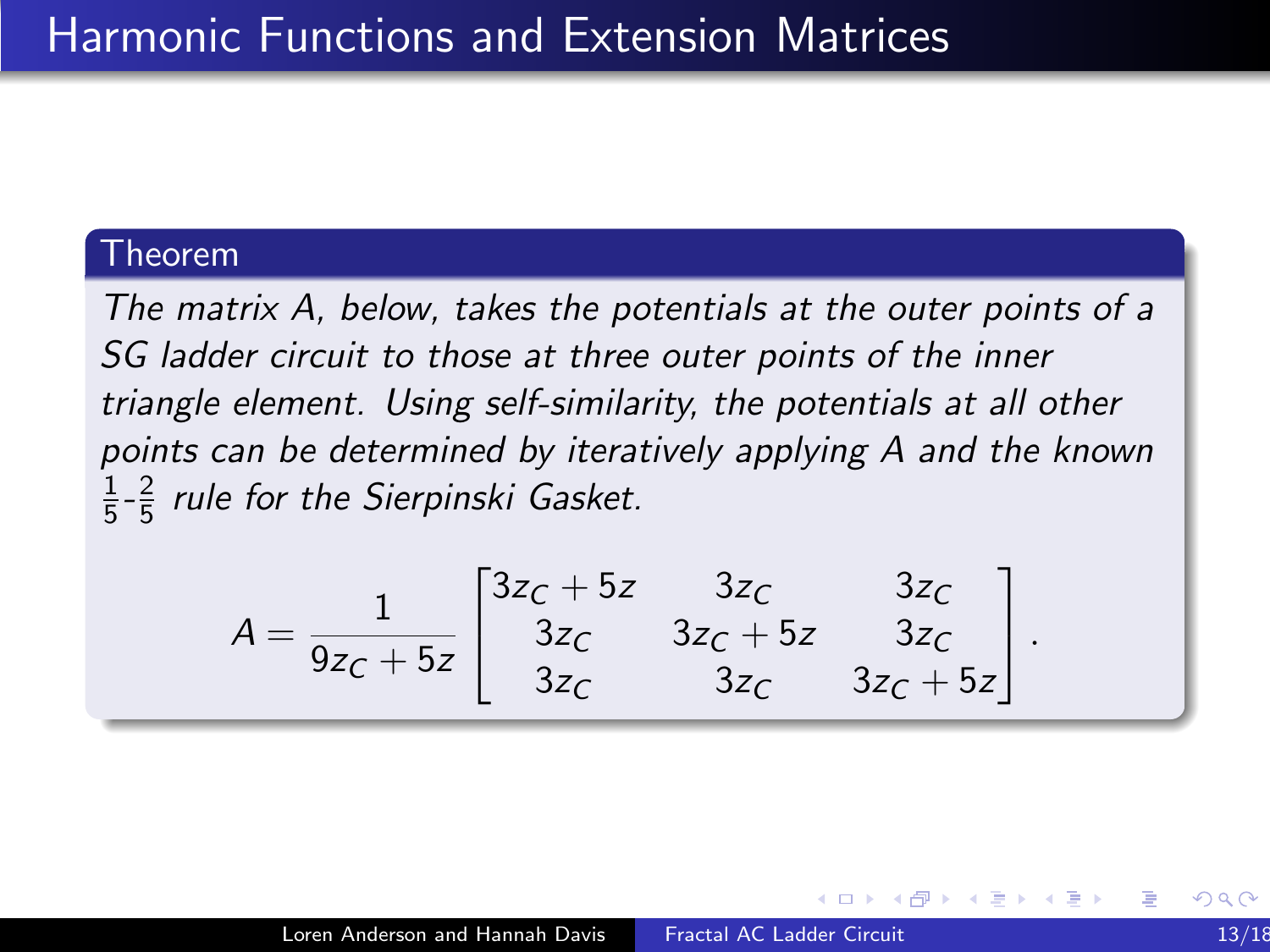### Harmonic Functions and Extension Matrices



a.  $\Box$  ∍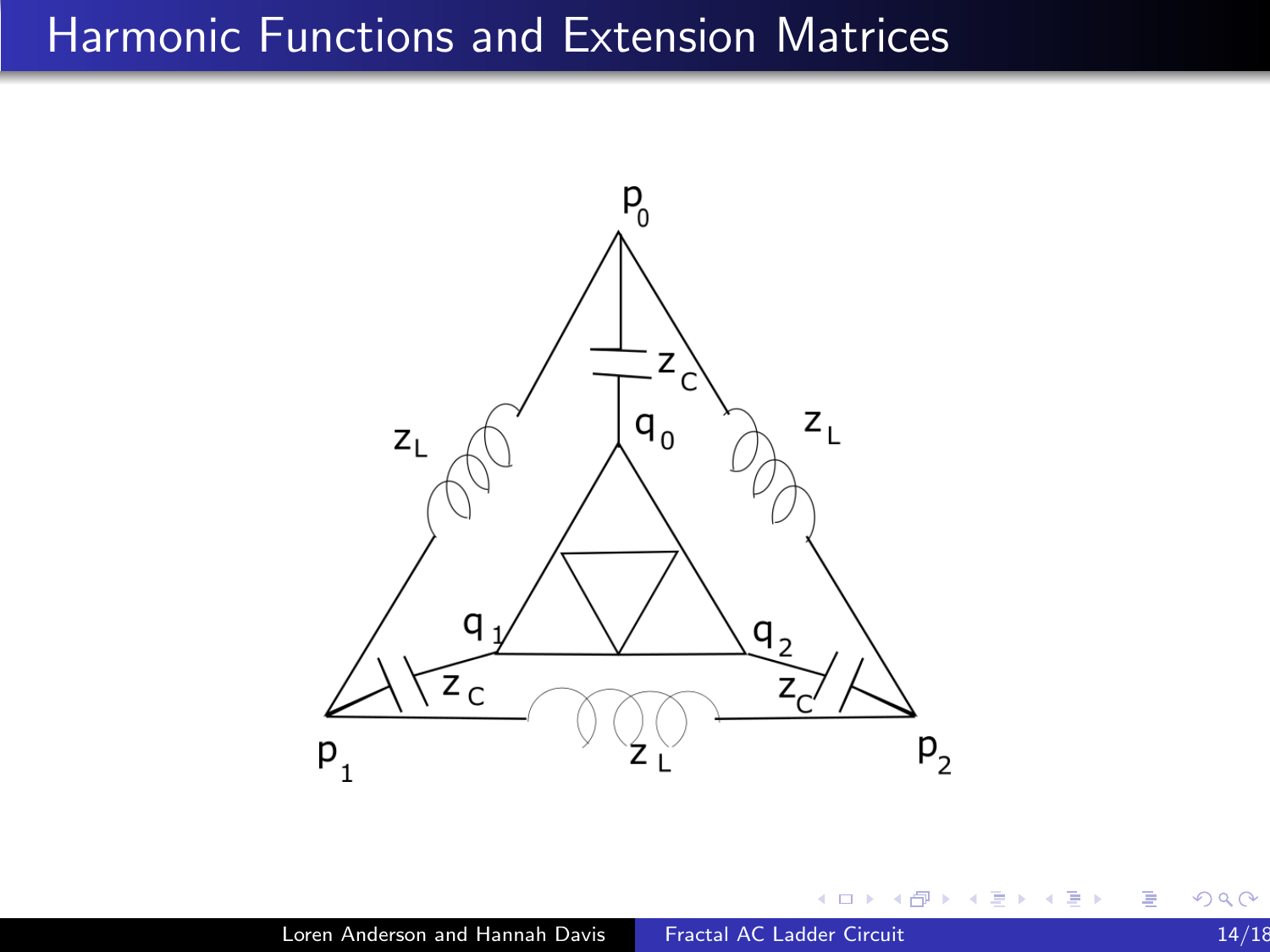#### **Definition**

The  $\frac{1}{5} - \frac{2}{5}$  $\frac{2}{5}$  rule states that the matrices  $A_0$ ,  $A_1$ , and  $A_2$  send the potentials at the outer corners of the level 2 Sierpinski gasket,  $f(q_i)$ ,  $j = 0, 1, 2$ , to the potentials at the corners of the top, left, and right cells respectively.

$$
A_0 = \begin{bmatrix} 1 & 0 & 0 \\ \frac{2}{5} & \frac{2}{5} & \frac{1}{5} \\ \frac{2}{5} & \frac{1}{5} & \frac{1}{5} \end{bmatrix} \quad A_1 = \begin{bmatrix} \frac{2}{5} & \frac{2}{5} & \frac{1}{5} \\ 0 & 1 & 0 \\ \frac{1}{5} & \frac{2}{5} & \frac{2}{5} \end{bmatrix} \quad A_2 = \begin{bmatrix} \frac{2}{5} & \frac{1}{5} & \frac{2}{5} \\ \frac{1}{5} & \frac{2}{5} & \frac{2}{5} \\ 0 & 0 & 1 \end{bmatrix}
$$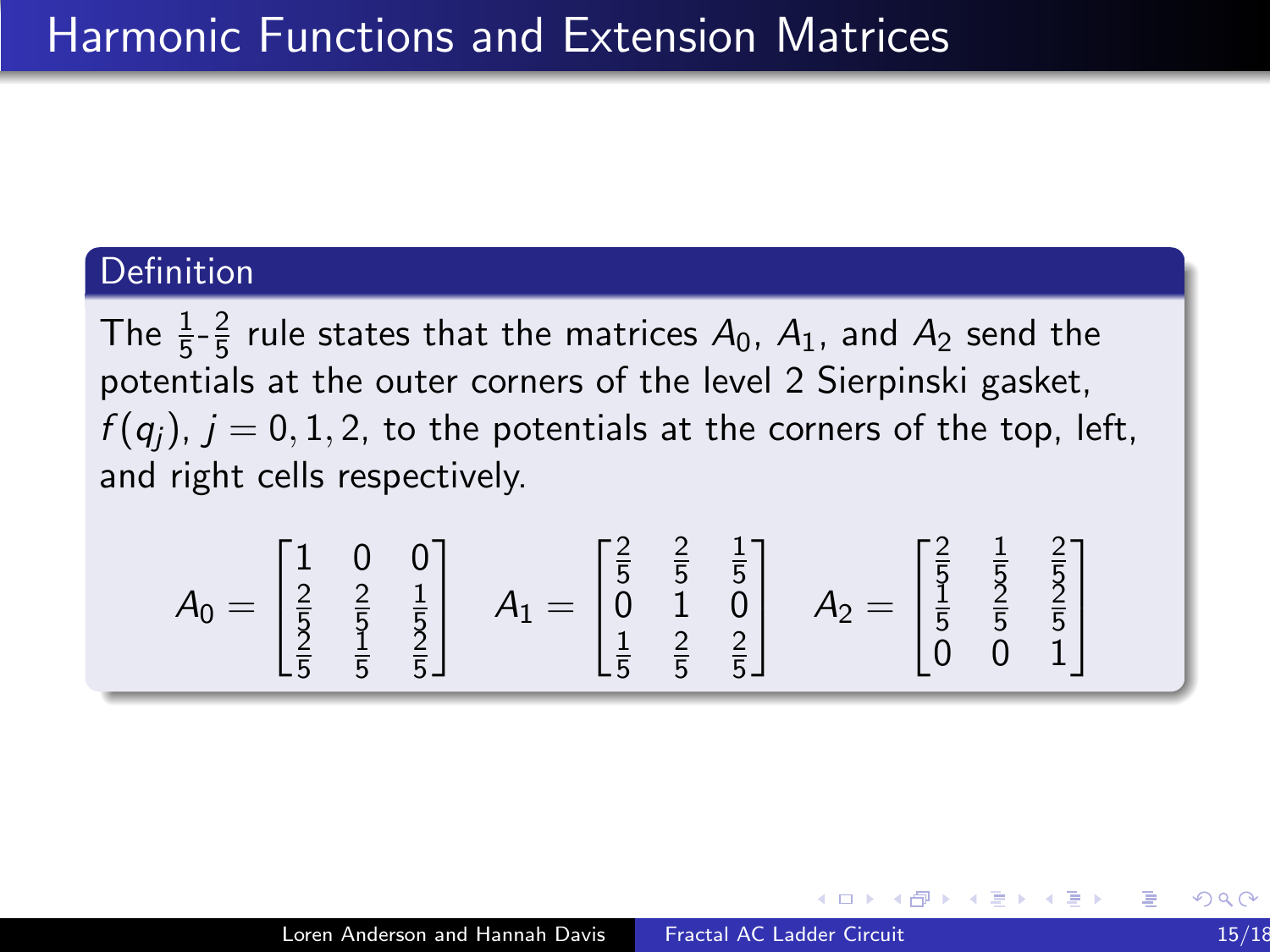$$
P = IV
$$

If the potentials at all points in the circuit are stored in a vector  $Q$ . the complex power dissipation is defined by

$$
P = (EQ)^T (CEQ) = Q^T E^T CEQ
$$

- $\bullet$  E is a vertex-edge transference matrix sending the potentials at vertices to the potential differences across edges.
- C is a diagonal conductance matrix sending edge voltage to edge current according to Ohm's law.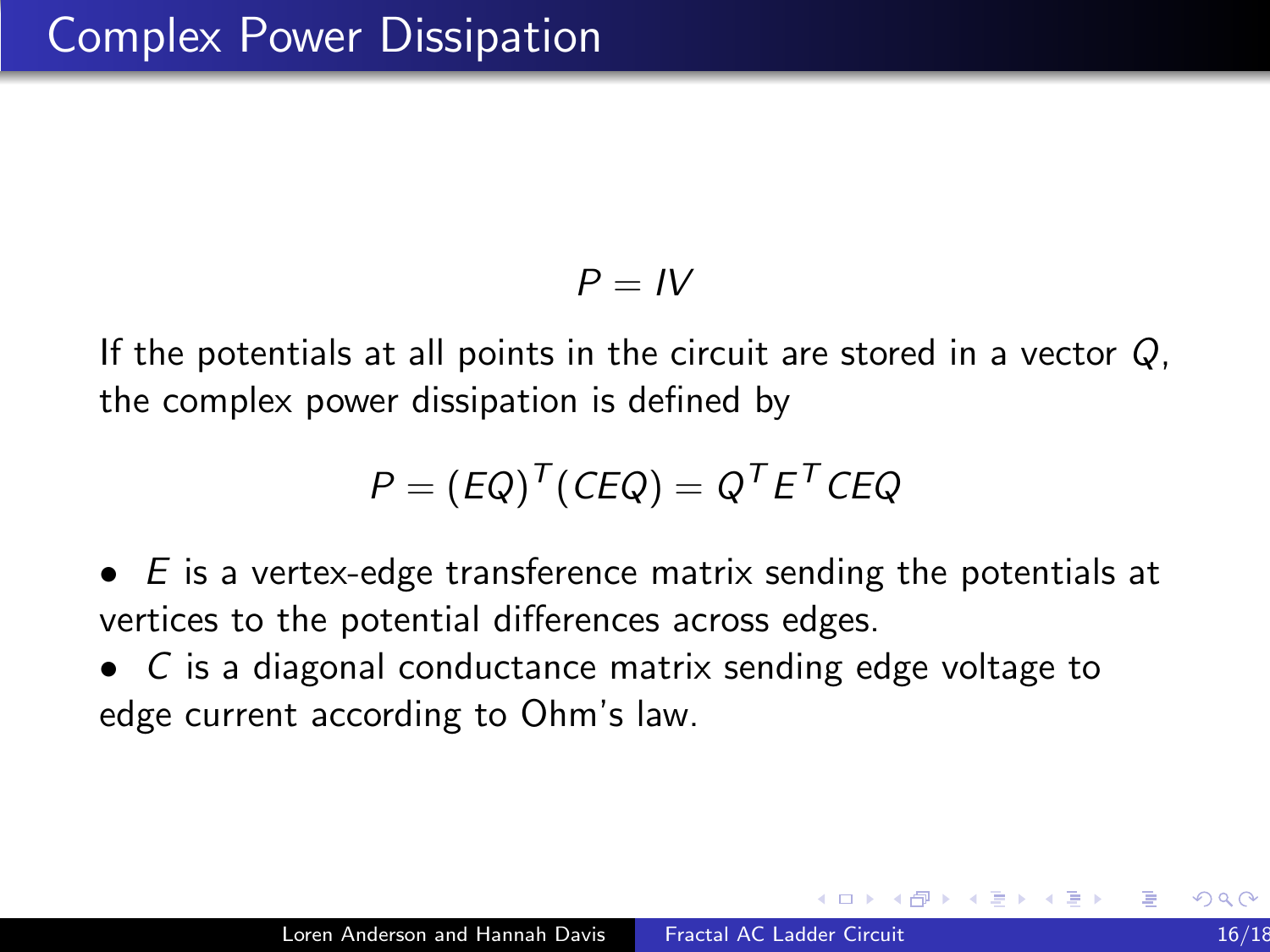The operator  $D = E^T C E$  that sends potential to total power dissipation on each circuit is invariant under network reduction upon taking the Schur complement.

For the SG circuit with characteristic impedance z, the simplest power dissipation operator is

$$
D = \frac{1}{z} \begin{bmatrix} 2 & -1 & -1 \\ -1 & 2 & -1 \\ -1 & -1 & 2 \end{bmatrix}
$$